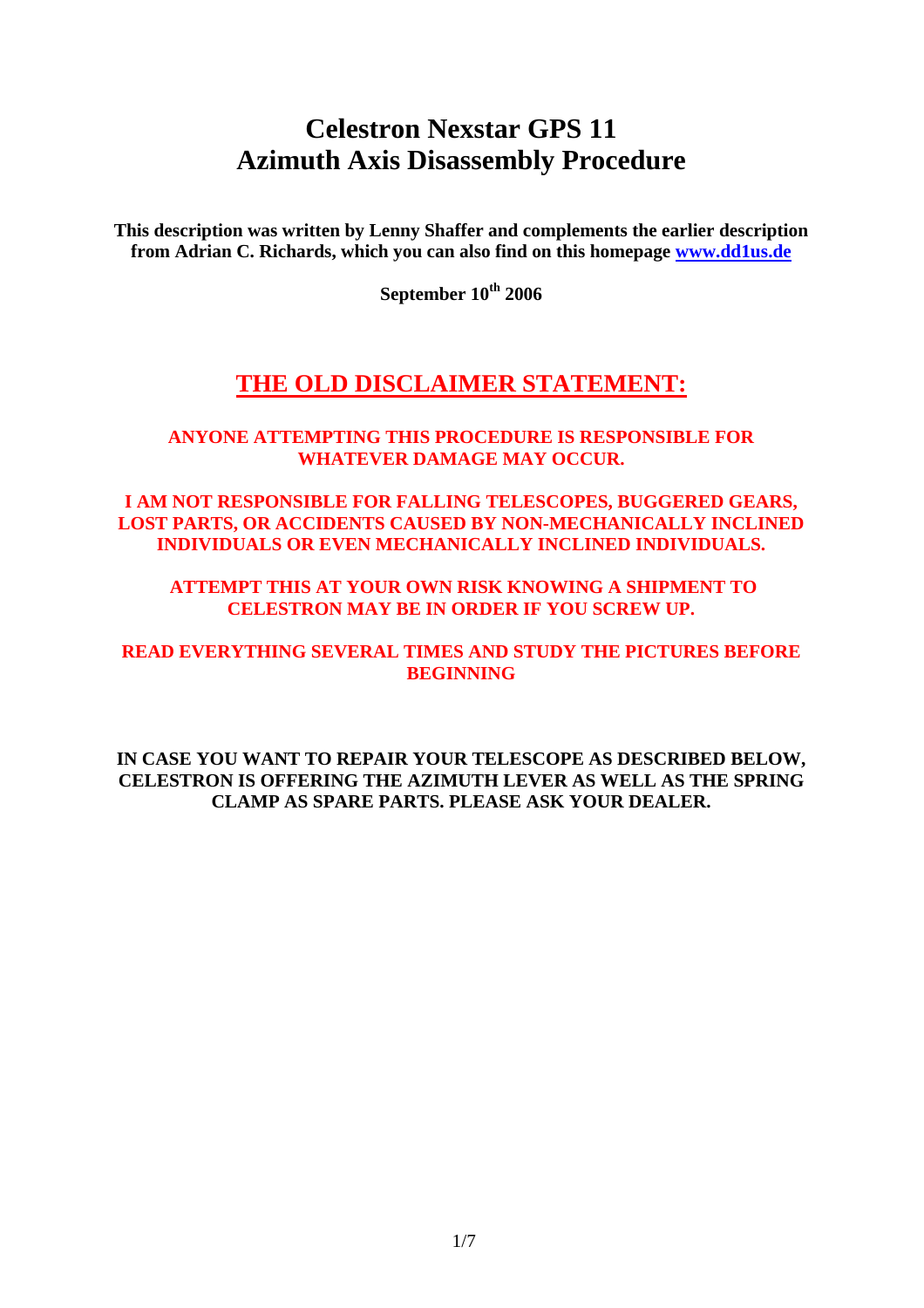**YOU WILL NEED AN AREA SUFFICIENTLY LARGE AND CLEAN TO DO THIS JOB. FIGURE AN AREA FOUR TIMES THE SIZE OF THE SCOPE MINIMUM.**

**FIRST STEP IS TO REMOVE THE TOP BASE COVER. THERE ARE CABLES FROM THE SERIAL BOARD TO MATING CONNECTORS ON THE AZ ROLLER BASE. THIS WILL REQUIRE YOU TO DISCONNECT THE CABLES FROM THE SERIAL BOARD UNDER THE COVER TO THE CABLES TIED DOWN ON THE AZ ROLLER ASSEMBLY.** 

**TAKE GREAT CARE WITH THE SERIAL BOARD. IN OLDER SCOPES IT IS NOT REPLACABLE. MESS IT UP AND YOUR BABY WILL BE REQUIRING A TRIP BACK TO CELESTRON FOR A COMPLETE ELECTRONICS REPLACEMENT AT YOUR EXPENSE.** 

**BEST THING IS TO TAG BOTH ENDS OF THE CONNECTORS WITH A PIECE OF MASKING TAPE MARKED "1", "2", AND "3", ETC. I FOUND IT NECESSARY TO CUT THE CABLE TIES HOLDING THE CABLES IN PLACE. YOUR MILEAGE MAY VARY. IT DOESN'T HURT TO TAKE PICTURES WITH A DIGITAL CAMERA BEFORE AND AFTER AS YOU GO ALONG EITHER. ALSO REMEMBER THE ORDER AND PLACEMENT OF PARTS. I LAID MINE OUT ON A PIECE OF NEWSPAPER IN THE WORKROOM AS I PROCEEDED.**

**DISCONNECT THE SLIP RING ASSEMBLY POWER CONNECTORS. REMOVE THE NUT HOLDING THE UPPER BOARD AND SET IT ASIDE. THE CONNECTOR WILL PASS THROUGH THE NUT.**

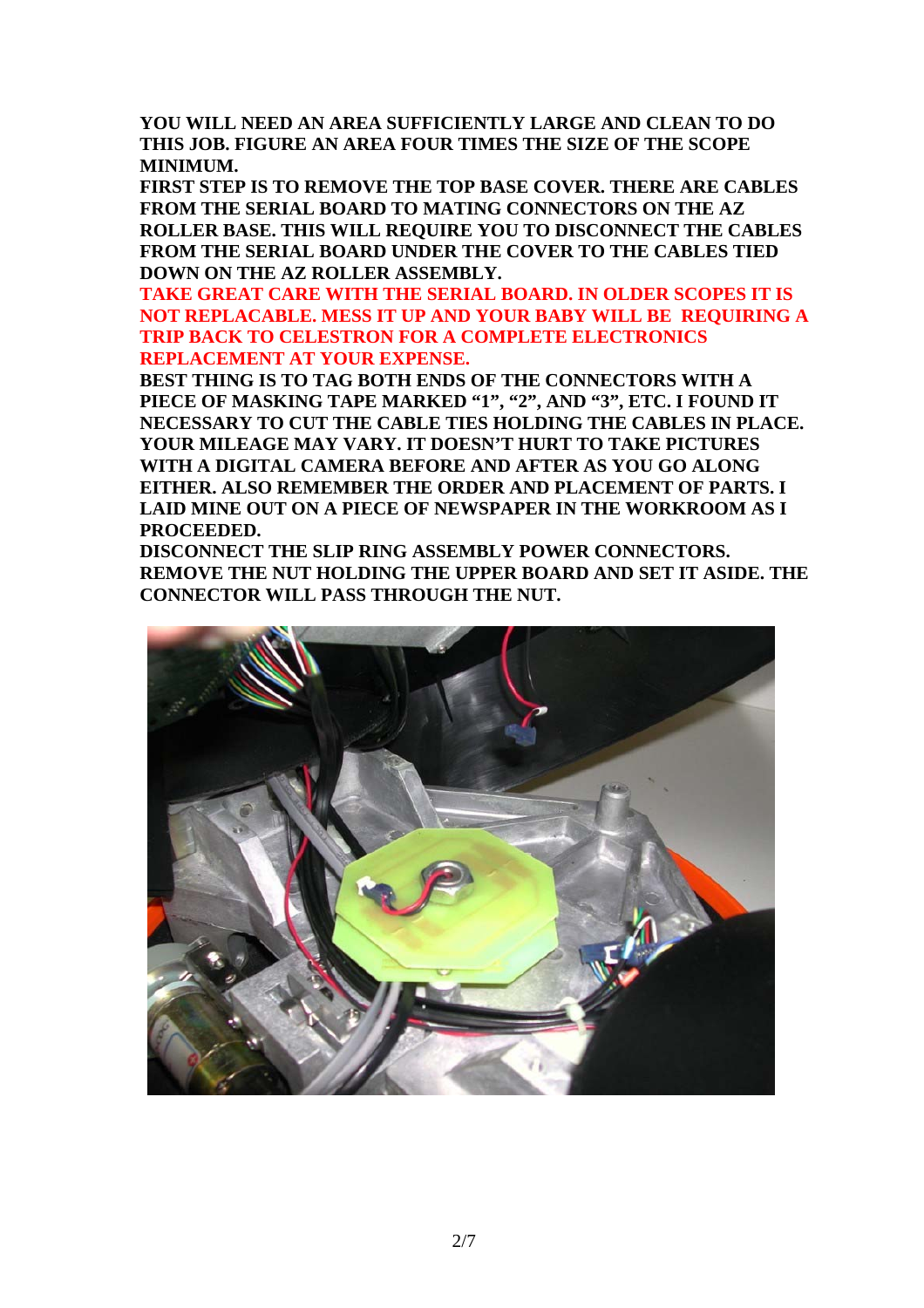## **REMOVE THE FOUR SCREWS HOLDING THE LOWER BOARD IN PLACE. NOTE THE ORIENTATION ON REPLACING IT**



**THE AZ MOTOR ASSEMBLY HAS TO BE REMOVED IN ORDER TO CLEAR THE WORMWHEEL…IT JUST MAKES LIFE EASIER. REMOVE THE TWO SOCKET HEAD SCREWS AND LAY IT OUT OF THE WAY.** 

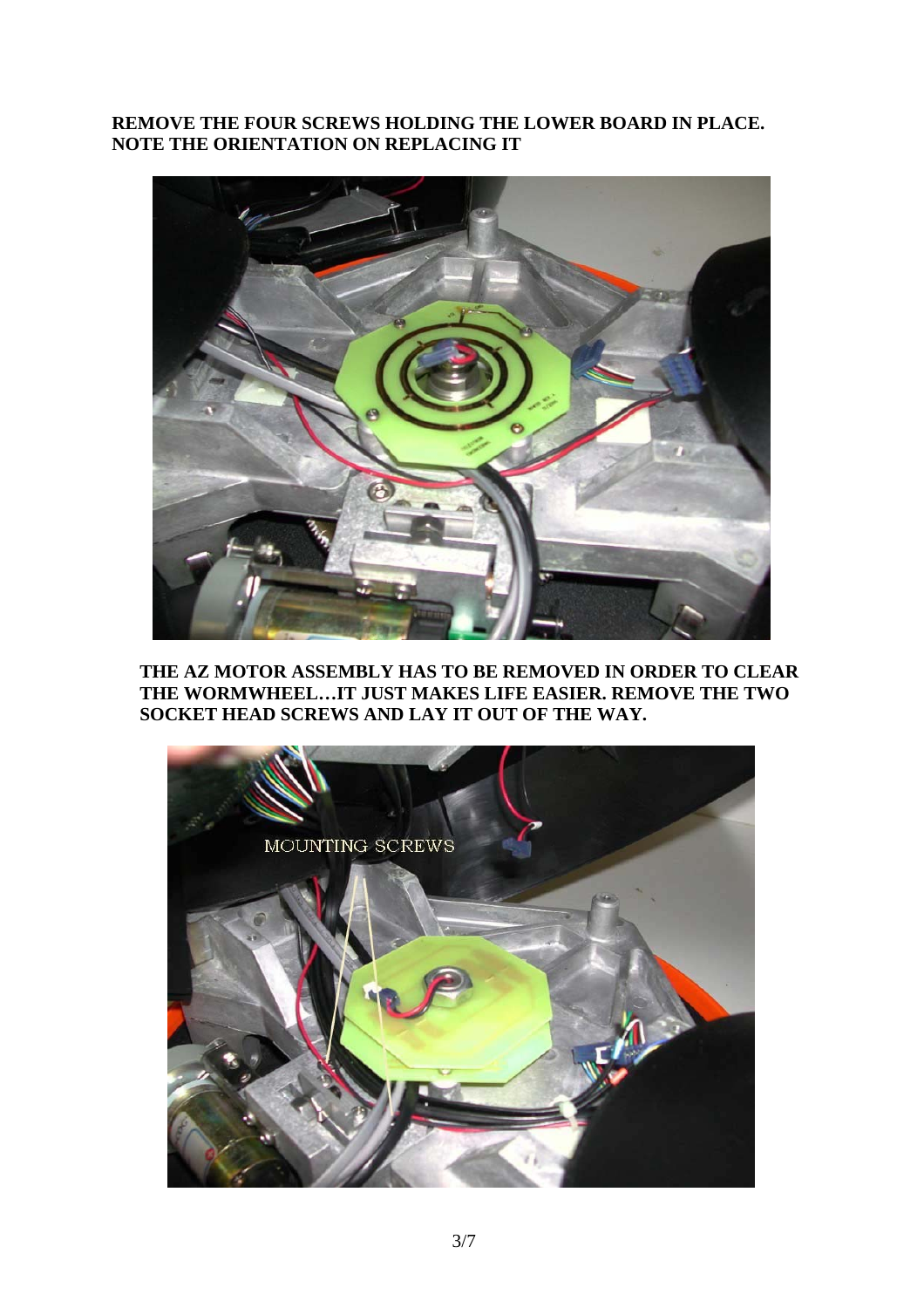**WITH THE SLIP RING ASSEMBLY OFF THE NEXT ITEM IS TO REMOVE THE LARGE NUT HOLDING THE AZ BEARING IN PLACE. NOTE: WHEN REMOVING THIS NUT IT IS LOKTITED ON AND THE TAPRED ROLLER BEARING WILL NEED CLEANING. I FOUND THE BEARING HAD NO GREASE ON IT WHATSOEVER SO AT REASSEMBLY I GREASED IT.** 



## **NOTE MOTOR ASSEMBLY REMOVED IN ABOVE PICTURE**

**LOKTITE ON SHAFT. MUST BE CLEANED BEFORE REASSEMBLY** 

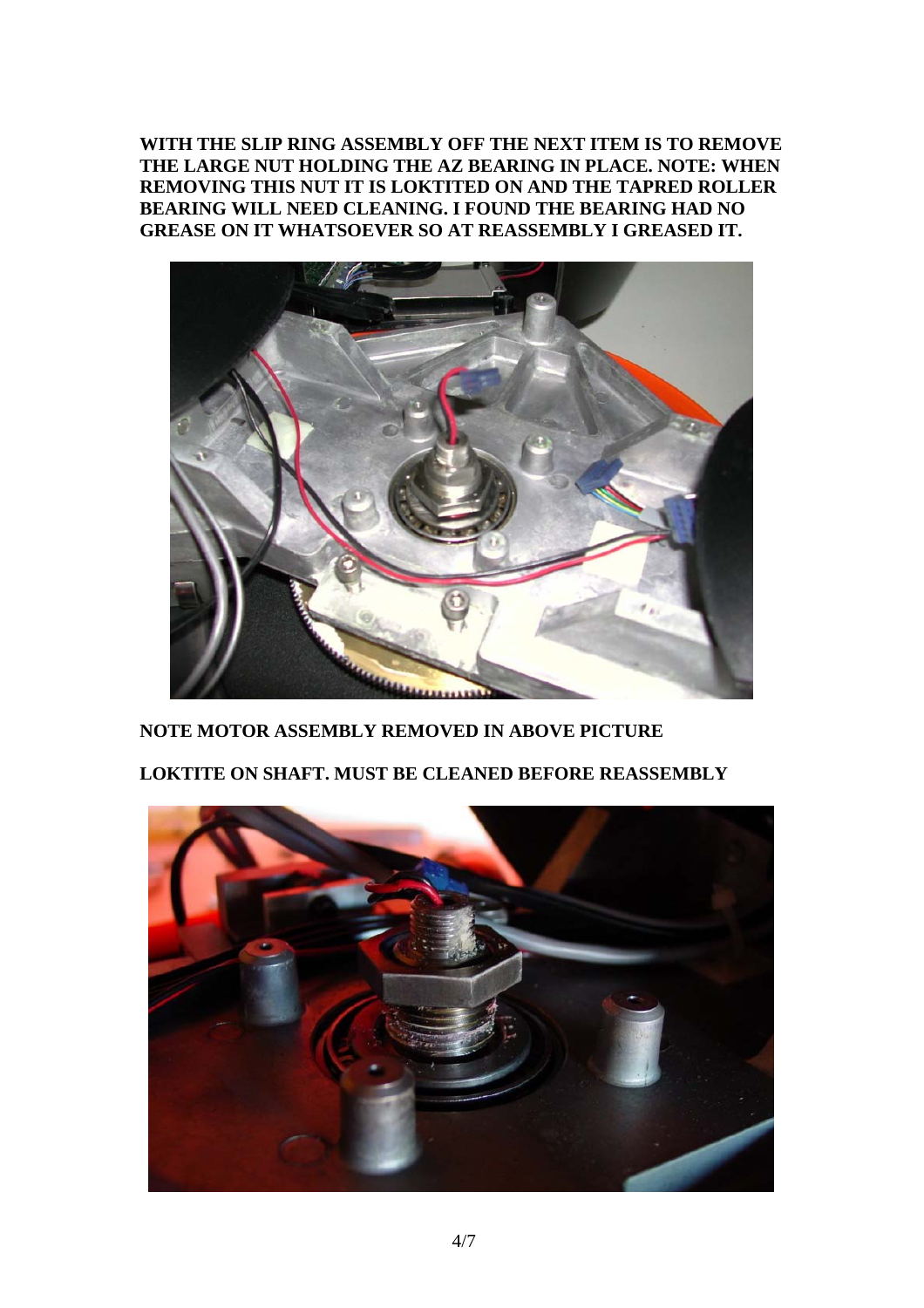**REMOVE THE ROLLER BEARING AND SET ASIDE. AT THIS POINT IT'S BEST TO HAVE ANOTHER PAIR OF HANDS TO ASSIST IN REMOVING THE FORK/OTA ASSEMBLY. LIFT IT UP AND SET ASIDE WHERE IT CAN'T GET BUMPED.** 



**HERE'S THE MOST CHALLANGING ASPECT…REMOVING THIS LARGE NUT. IT'S 1.75" AND MOST PEOPLE DON'T HAVE WRENCHES THAT BIG. YOU DON'T WANT TO USE A PAIR OF CHANNEL-LOCK PLIERS ON IT BECAUSE OF THE POSSIBILITY OF SCRATCHING THE SHAFT OR DINGING THE GEAR TEETH. YOU HAVE SEVERAL OPTIONS: 1. GO TO AN AUTO PARTS STORE AND PURCHASE AN OPEN END BOX WRENCH THIS SIZE. 2. PURCHASE A CRESCENT WRENCH LARGE ENOUGH TO ACCOMMODATE IT. 3. MAKE YOUR OWN WRENCH (MY PATH SINCE I HAVE A BAND SAW AND SOME SCRAP ALUMINUM SHEET). PICTURES SENT ON REQUEST ALTHOUGH I DOUBT MANY CAN DUPLICATE IT. NOTE THIS NUT IS ALSO LOKTITED IN PLACE SO SOME FORCE IS NEEDED TO LOOSEN IT. REMOVE THE NUT AND SET ASIDE.** 

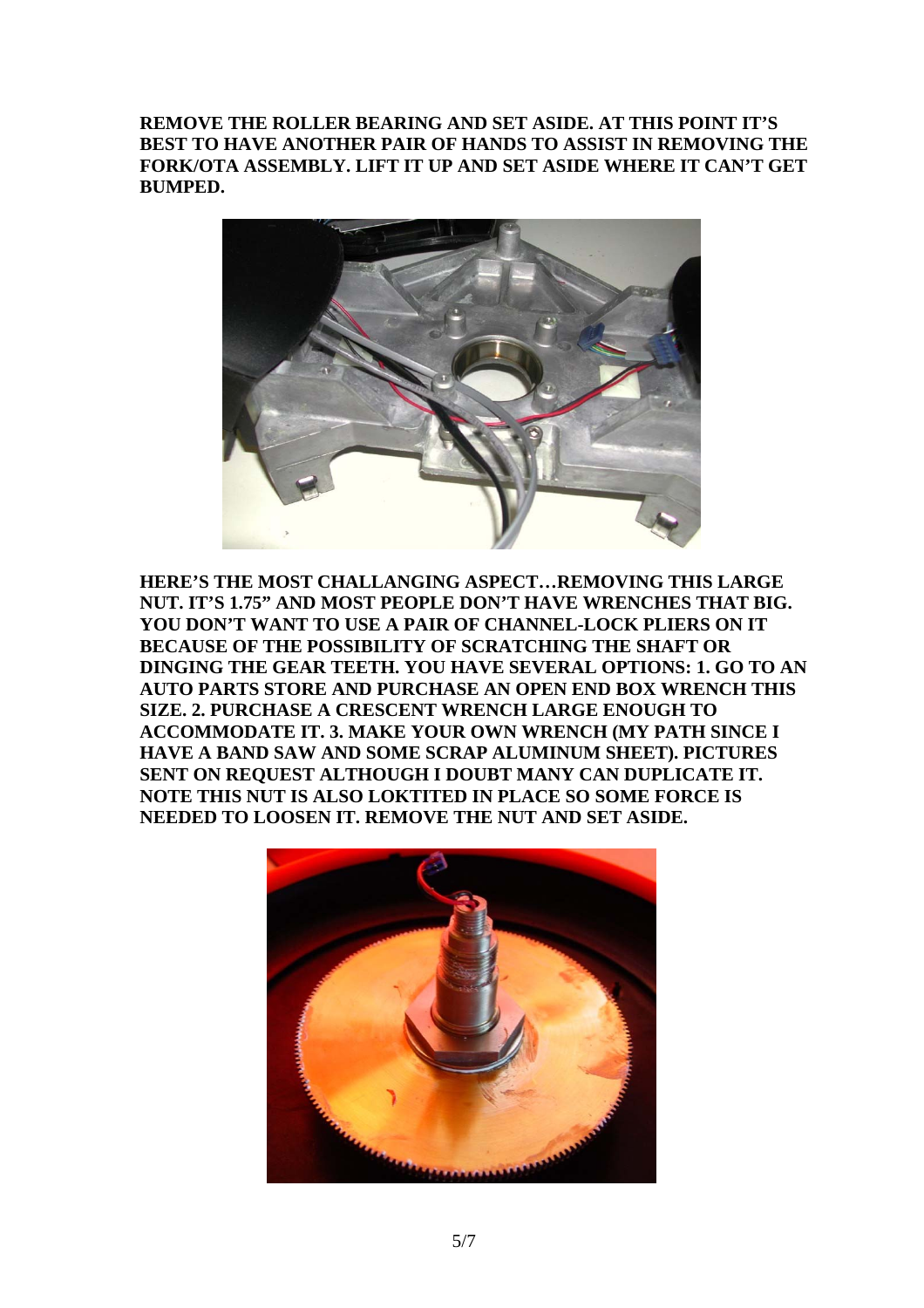**REMOVE ALL THE PARTS UNDER THE NUT AND SET ASIDE. REMOVE THE WORMWHEEL AND SET ASIDE. WHAT YOU ARE LEFT WITH IS THE CLUTCH ASSEMBLY. NOTE THE POSITION AND PARTS PLACEMENT. REPLACE/REPAIR IF NECESSARY.** 

**AT THIS POINT CLEAN EVERYTHING IN THE BOTTOM HOUSING…AZ ROLLER TRACK, AZ SHAFT, HOUSING…EVERYTHING! NOTE WHAT WAS GREASED AND WHAT WASN'T. I USED STEEL WOOL ON THE AX TRACK AND FELT IT FOR BUMPS. CLEAN THE BEARINGS ON THE AZ ROLLER ASSEMBLY AS WELL.**

**AT THIS POINT YOU MAY WANT TO CONSIDER REPLACING THE BASE POWER CONNECTOR THAT GIVES SO MANY PEOPLE FITS. SOME SOLDERING WILL BE IN ORDER SO THAT'S UP TO THE INDIVIDUAL. ALSO YOU WILL NEED TO RE-USE THE SAME SLIP RING CONNECTOR OR FIND A REPLACEMENT. I DIDN'T SO I'LL NOT GET INTO DOING THAT.**



**REASSEMBLY IS REVERSING THE ORDER OF THIS PAGE. RADIO SHACK SELLS A LUBRICANT CALLED "LUBE GEL" (P/N 64-2326)…THIS IS "SUPER LUBE" REBRANDED AND IS ONE OF THE BEST LUBRICANTS YOU CAN USE. CLEAN THE WORMWHEEL WITH ISOPROPYL ALCOHOL (WALMART SELLS A BRAND THAT'S 90% PURE…~\$0.19 A BOTTLE) AND A STIFF ACID BRUSH (ALSO AVAILABLE AT RADIO SHACK) OR OLD TOOTHBRUSH BEFORE REINSTALLING IT. DRY WITH A LINT FREE RAG AND LIBERALLY REGREASE IT WITH THE LUBE GEL. NOTE: WHEN USING LOKTITE MAKE SURE IT'S ONLY ON THE THREADS AND DOESN'T RUN INTO OTHER PARTS.**

**NOTE: THERE ARE NO TORQUE SPECS AVAILABLE FOR THE SCOPE ASSEMBLY. I CHECKED WITH CELESTRON. ESSENTIALLY IT IS ASSEMBLED TIGHTLY BUT WITH FEEL. ALL THE NUTS SHOULD BE RETIGHTENED SECURELY AND NON-PERMANENT LOKTITE USED. THE**